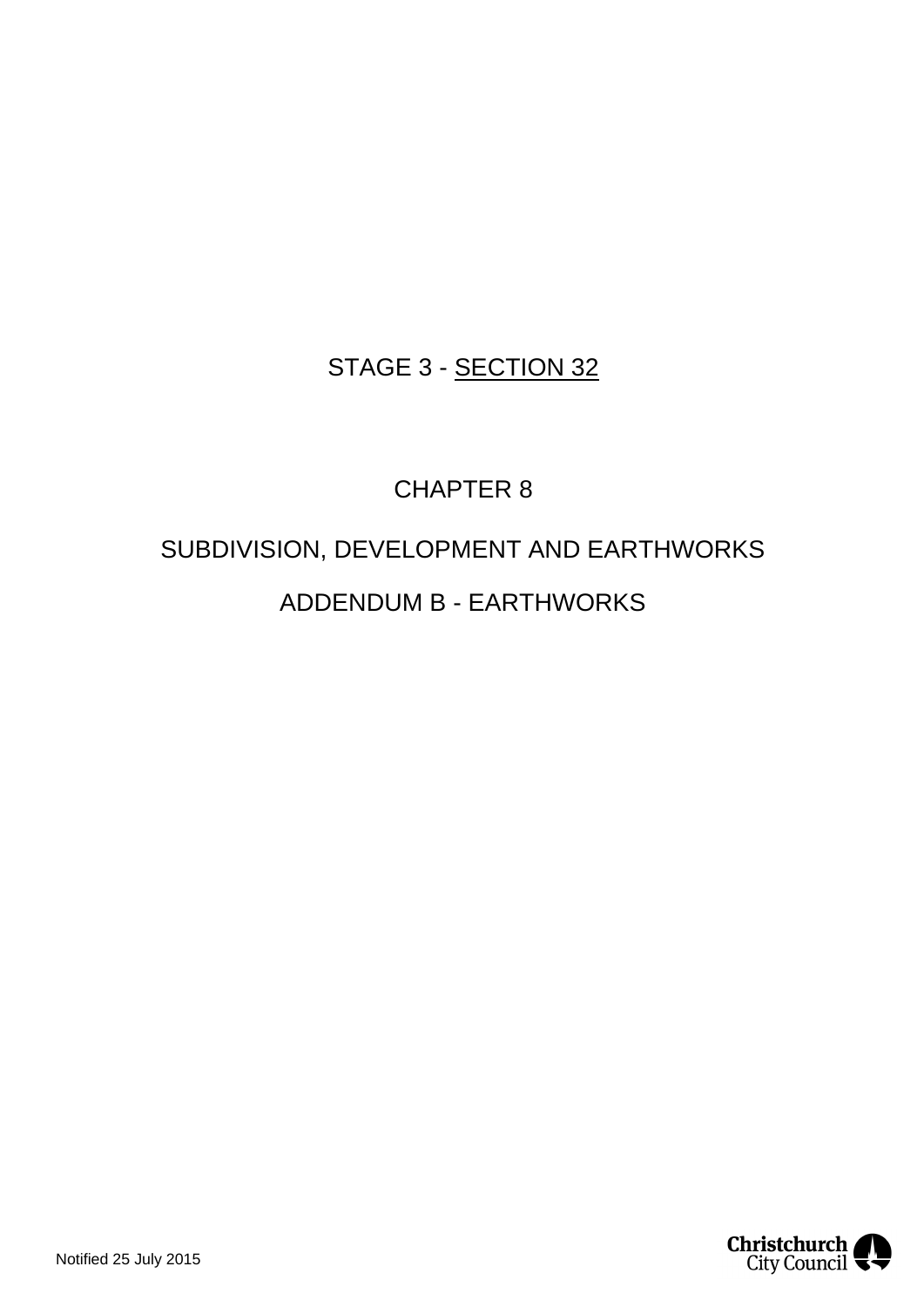# **CONTENTS**

| 4. EVALUATION OF OBJECTIVES (and the contract of the contract of the contract of the contract of the contract o |  |
|-----------------------------------------------------------------------------------------------------------------|--|
|                                                                                                                 |  |
| 6. BIBLIOGRAPHY (al. 10)                                                                                        |  |
| APPENDIX 1: LINKAGES BETWEEN PROVISIONS FINDING TELEVISIONS APPENDIX 1: LINKAGES BETWEEN PROVISIONS             |  |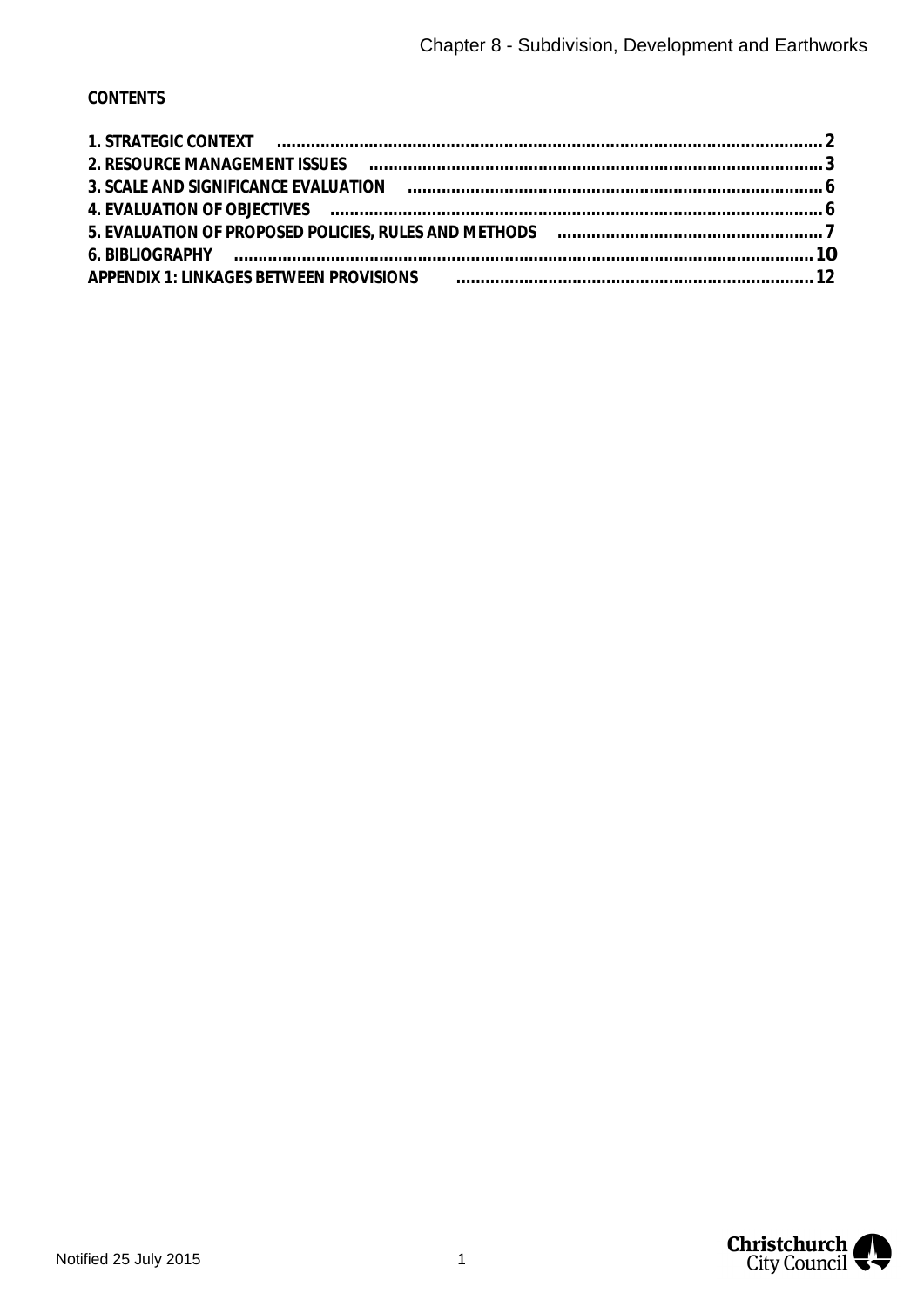#### <span id="page-2-1"></span><span id="page-2-0"></span>**1. STRATEGIC CONTEXT**

## **1.1 PURPOSE AND SCOPE OF THE SUBDIVISION, DEVELOPMENT AND EARTHWORKS CHAPTER**

The purpose of the Subdivision, Development and Earthworks Chapter is set out in the main body of this report. This addendum specifically addresses the earthworks component of the chapter. This chapter manages all earthworks not subject to flood hazard. These are managed by Chapter 5 Natural Hazards.

Both the Christchurch City Plan and the Banks Peninsula District Plan currently provide a very large and broad suite of objectives and policies in relation to earthworks, though in a dispersed fashion within the Banks Plan. In reviewing those provisions, a number of changes were identified that would assist with Canterbury's recovery. In particular there is a need to:

- · re-focus the objectives and policies so they specifically recognise and respond to recovery issues and identify opportunities to remove unnecessary regulatory controls on residential activities (i.e. reduce consent and notification requirements).
- · review the provisions (some being nearly twenty years old) to ensure they reflect the direction of relevant statutory documents, in particular the Greater Christchurch Land Use Recovery Plan and Canterbury Regional Policy Statement.
- · streamline provisions.

#### **1.2 PROPOSED DISTRICT PLAN: OVERVIEW AND SYNOPSIS**

The earthworks component of this chapter manages earthworks across all zones in tandem with Chapter 5. This section is important to the rebuild and recovery of the district as it and includes specific provisions enabling the appropriate repair of land damaged by earthquakes.

The Strategic Directions Chapter of the Proposed Plan provides direction for the chapter in the following objectives and supporting policies:

- · 3.6.1 Objective Recovery And Long-Term Future Of The District
- · 3.6.2 Objective Development Form And Function
- · 3.6.3 Objective Manawhenua
- · 3.6.4 Objective Natural And Cultural Environment
- · 3.6.5 Objective Natural Hazards
- · 3.6.6 Objective Amenity, Health And Safety

The proposed earthworks section of the chapter contains two objectives (and associated policies) relating to Natural and Built Environments, and Health and Safety. Further objectives and policies are contained within Chapter 5 in relation to hazards.

Rules are divided into general rules applying across all zones, and rules applying to instances where land has been damaged by earthquakes. Again, Chapter 5 addresses earthworks within identified flood hazard areas.

**Appendix 1** to this addendum sets out the linkages between all provisions in the earthworks section of this chapter.

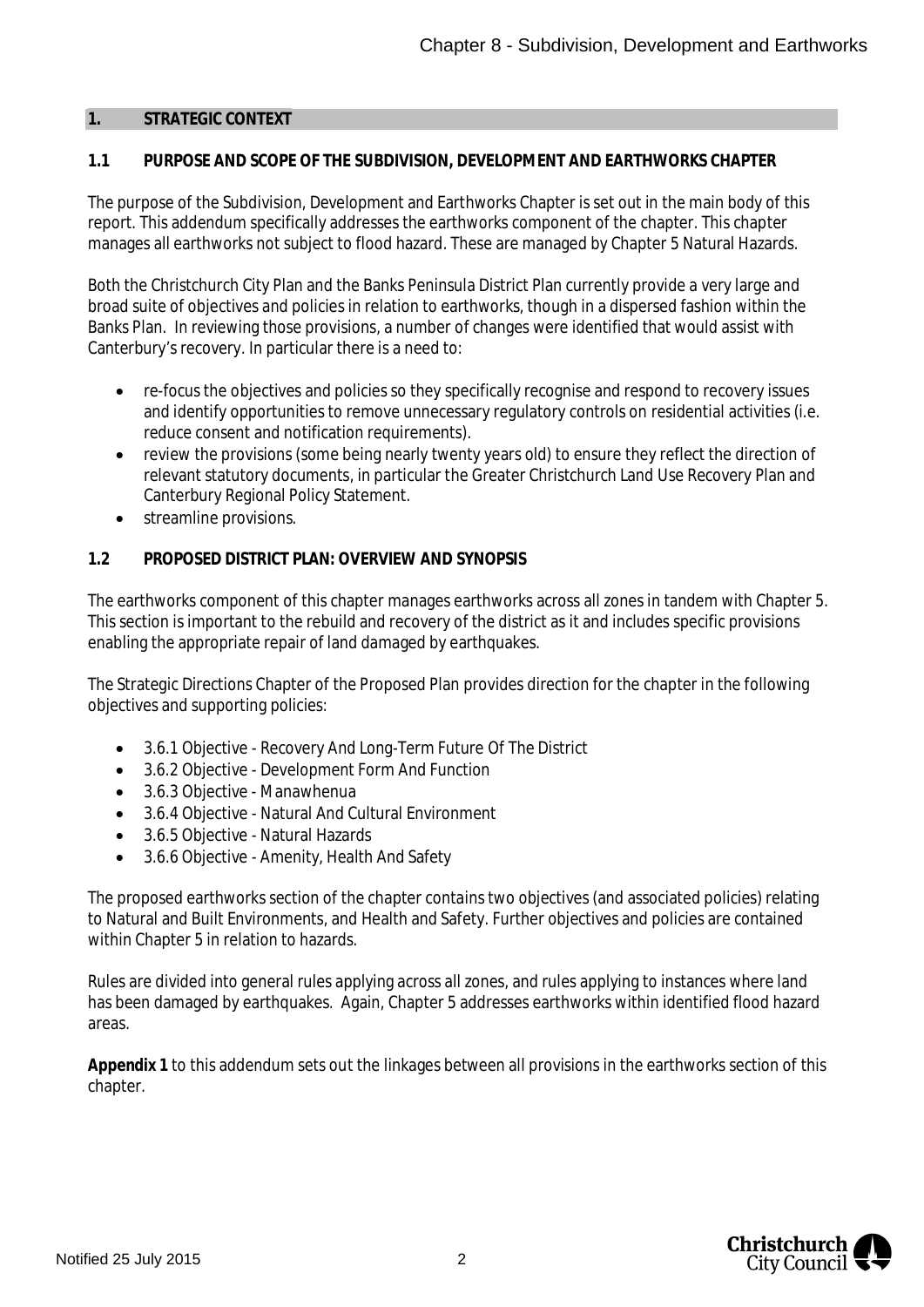## **1.3 RESEARCH**

Council has received technical advice and assistance from various internal experts and utilised this, along with internal workshops and community feedback, to assist with setting the Plan framework for the proposed earthworks provisions.

#### **1.4 CONSULTATION**

During the pre-notification stage of drafting the Subdivision, Development and Earthworks Chapter Phase 2, a number of consultation meetings were held. Comments received at these sessions relating to earthworks are summarised at **Section 6** to this addendum.

The Christchurch Joint Officials Group, the Collaborative Advisory Group, Mahaanui Kurataiao Limited and Te Rununga O Ngai Tahu were provided opportunity for input during the preparation of the earthworks section.

#### <span id="page-3-0"></span>**2. RESOURCE MANAGEMENT ISSUES**

#### **2.1 STRATEGIC PLANNING DOCUMENTS**

Those strategic matters and provisions that have been specifically given effect or had regard to in this Chapter are summarised in the table below.

Key themes to emerge from these objectives as relevant to earthworks are:

- 1. management of earthworks to protect water quality;
- 2. management of earthworks to protect flora and fauna;
- 3. management of earthworks to protect landscapes;
- 4. management of earthworks to protect heritage; and
- 5. earthworks which will not preclude future development.

| Document                                                            | Relevant provisions                                                                                                                                                                                                                                                                                                                                                                                                                                                                                                                                                 | How the Subdivision,<br>Development and Earthworks<br>Chapter will take into<br>account/give effect to the<br>relevant provisions                          |
|---------------------------------------------------------------------|---------------------------------------------------------------------------------------------------------------------------------------------------------------------------------------------------------------------------------------------------------------------------------------------------------------------------------------------------------------------------------------------------------------------------------------------------------------------------------------------------------------------------------------------------------------------|------------------------------------------------------------------------------------------------------------------------------------------------------------|
| Resource Management<br>Act 1991 (RMA), Part 2,<br>Section 5 Purpose | Sustainable management of natural and physical<br>resources.                                                                                                                                                                                                                                                                                                                                                                                                                                                                                                        | Promote the sustainable<br>management of natural and<br>physical resources through<br>earthworks objectives, policies<br>and rules.                        |
| RMA, Part 2, Section 6<br><b>Matters of National</b><br>Importance  | Recognise and provide for:<br>(a) Coastal environment (including the coastal<br>marine area), wetlands, and lakes and rivers and<br>their margins<br>(b) outstanding natural features and landscapes<br>(c) areas of significant indigenous vegetation and<br>significant habitats of indigenous fauna<br>(d) maintenance and enhancement of public access<br>to and along the coastal marine area, lakes, and<br>rivers<br>(e) relationship of Maori and their culture and<br>traditions with their ancestral lands, water, sites,<br>waahi tapu, and other taonga | Recognise and provide for<br>these matters through<br>earthworks objectives, policies<br>and rules, to ensure protection<br>from inappropriate activities. |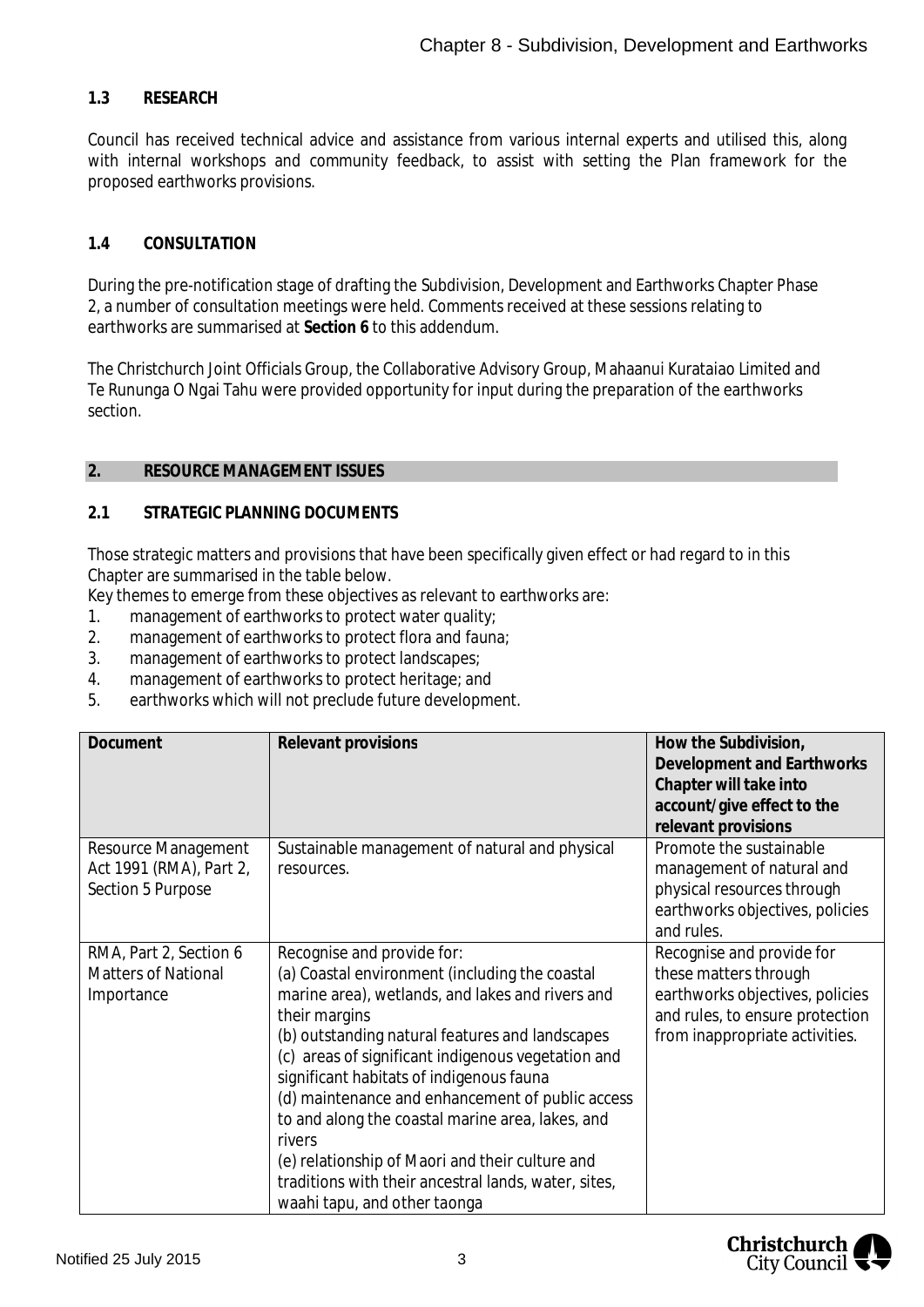|                                                       | (f) historic heritage.                                                                                                                                                                                                                                                                                                                                                                                                                                                                                                                                                                                                                                               |                                                                                                                                                            |
|-------------------------------------------------------|----------------------------------------------------------------------------------------------------------------------------------------------------------------------------------------------------------------------------------------------------------------------------------------------------------------------------------------------------------------------------------------------------------------------------------------------------------------------------------------------------------------------------------------------------------------------------------------------------------------------------------------------------------------------|------------------------------------------------------------------------------------------------------------------------------------------------------------|
| RMA, Part 2, Section 7<br><b>Other Matters</b>        | Have particular regard to:<br>(a) kaitiakitanga<br>(aa) the ethic of stewardship<br>(b) the efficient use and development of natural<br>and physical resources<br>(c) the maintenance and enhancement of amenity<br>values<br>(d) intrinsic values of ecosystems<br>(f) maintenance and enhancement of the quality of<br>the environment.                                                                                                                                                                                                                                                                                                                            | Have particular regard to these<br>matters through earthworks<br>objectives, policies and rules,<br>to ensure protection from<br>inappropriate activities. |
| RMA, Part 3, Section 11                               | Controls circumstances under which activities can<br>occur, including being allowed by a rule in a District<br>Plan (section $11(1)(a)$ ).                                                                                                                                                                                                                                                                                                                                                                                                                                                                                                                           | Give effect to section 11(1)(a)<br>through earthworks objectives,<br>policies and rules, to ensure<br>protection from inappropriate<br>activities.         |
| RMA, Part 4, Section 31                               | Requires Territorial Authorities to regulate to<br>achieve integrated management of the effects of<br>the use, development, or protection of land and<br>associated natural and physical resources of the<br>district.                                                                                                                                                                                                                                                                                                                                                                                                                                               | Give effect to section 31<br>through earthworks objectives,<br>policies and rules, to ensure<br>protection from inappropriate<br>activities.               |
| The Canterbury Regional<br>Policy Statement (CPRS);   | Chapter 2 - Issues of resource management<br>significance to Ngai Tahu<br>Chapter 4 - Provision for Ngai Tahu and their<br>relationship with resources<br>Chapter 5 - Land-use and infrastructure<br>Chapter 6 - Recovery and Rebuilding of Greater<br>Christchurch<br>Chapter 7 - Fresh water<br>Chapter 8 - The coastal environment<br>Chapter 9 - Ecosystems and indigenous biodiversity<br>Chapter 10 - Beds of rivers and lakes and their<br>riparian zones<br>Chapter 11 - Natural hazards<br>Chapter 12 - Landscape<br>Chapter 13 - Historic heritage<br>Chapter 14 - Air quality<br>Chapter 15 - Soils<br>Chapter 17 - Contaminated land                     | Give effect to relevant<br>objectives in these chapters<br>through earthworks objectives,<br>policies and rules.                                           |
| <b>New Zealand Coastal</b><br><b>Policy Statement</b> | Requires that local authorities safeguard the<br>integrity, form, functioning and resilience of the<br>coastal environment and sustain its ecosystems, its<br>character and natural features and landscape.<br>Requires that local authorities take account of the<br>principles of the Treaty of Waitangi and the role of<br>tangata whenua.<br>Requires that local authorities maintain and<br>enhance the public open space qualities and<br>recreation opportunities of the coastal<br>environment.<br>Requires that local authorities balance social,<br>economic, and cultural wellbeing and health and<br>safety against subdivision, use, and development of | Give effect to relevant<br>objectives in these chapters<br>through earthworks objectives,<br>policies and rules.                                           |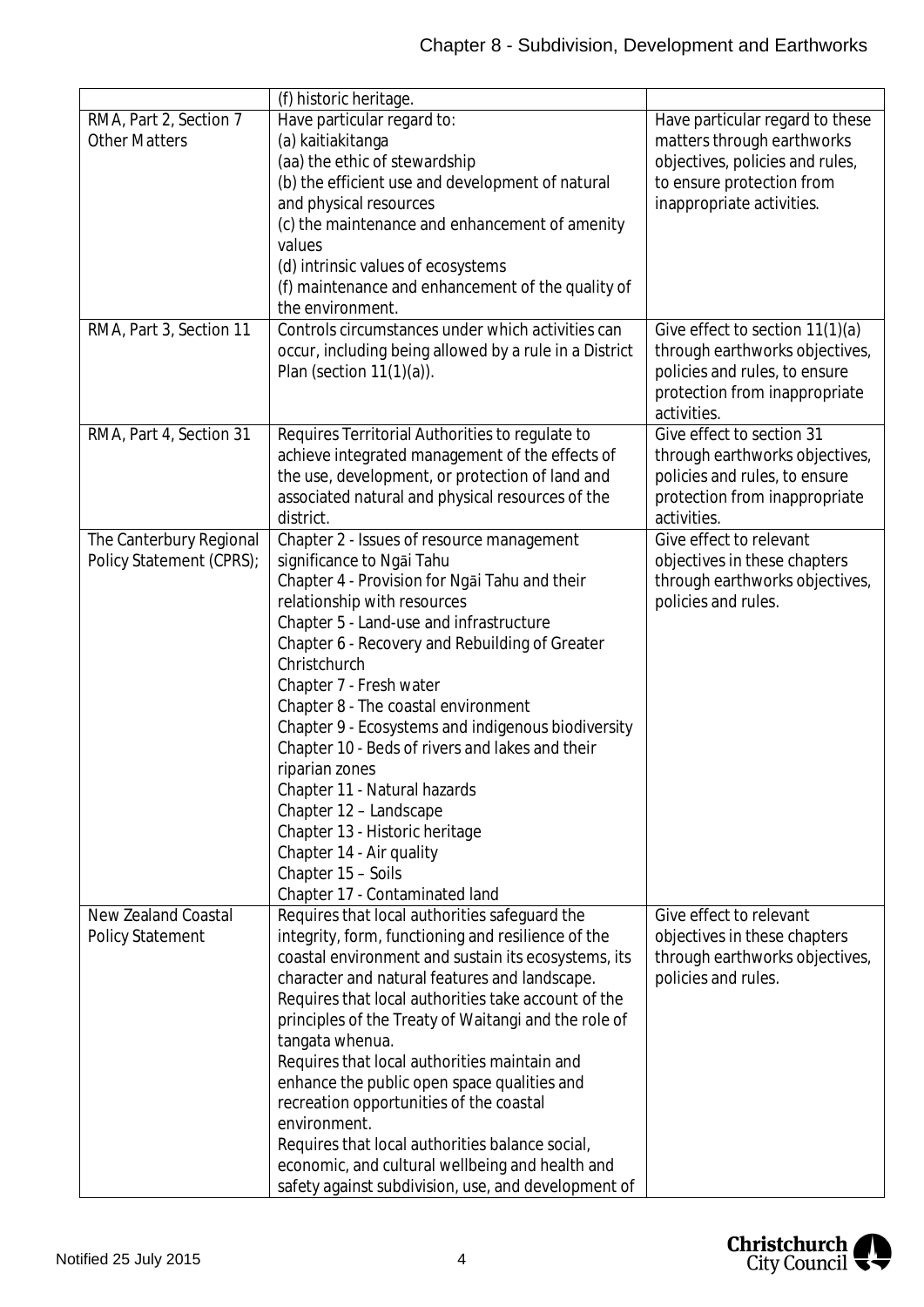|                       | the coastal environment.                               |                                 |  |  |
|-----------------------|--------------------------------------------------------|---------------------------------|--|--|
| The Canterbury        | Vision - Greater Christchurch recovers and             | The Strategy was prepared       |  |  |
| Earthquake Recovery   | progresses as a place to be proud of - an attractive   | pursuant to section 15 of the   |  |  |
| Strategy;             | and vibrant place to live, work, visit and invest, mo  | CER Act, and is a statutory     |  |  |
|                       | tātou, ā, mō kā uri ā muri ake nei - for us and our    | document. The District Plan     |  |  |
|                       | children after us.                                     | must not be inconsistent with   |  |  |
|                       | Revitalise greater Christchurch as the heart of a      | the Recovery Strategy (see      |  |  |
|                       | prosperous region for business, work, education,       | sections 15 and 26 (2) of the   |  |  |
|                       | and increased investment in new activities.            | CER Act available on the CERA   |  |  |
|                       | Strengthen community resilience, safety and            | website).                       |  |  |
|                       | wellbeing, and enhance quality of life for residents   |                                 |  |  |
|                       | and visitors                                           |                                 |  |  |
|                       | Renew greater Christchurch's unique identity and       |                                 |  |  |
|                       | its vitality expressed through sport, recreation, art, |                                 |  |  |
|                       | history, heritage and traditions.                      |                                 |  |  |
|                       | Develop resilient, cost effective, accessible and      |                                 |  |  |
|                       | integrated infrastructure, buildings, housing and      |                                 |  |  |
|                       | transport networks.                                    |                                 |  |  |
|                       | Restore the natural environment to support             |                                 |  |  |
|                       | biodiversity and economic prosperity and to            |                                 |  |  |
|                       | reconnect people to the rivers, wetlands and Port      |                                 |  |  |
|                       | Hills.                                                 |                                 |  |  |
| The Land Use Recovery | Action 20 (which seeks to enable building of<br>٠      | Give effect to the relevant     |  |  |
| Plan (LURP);          | new communities);                                      | LURP actions through            |  |  |
|                       | Action 38 (which seeks to avoid hazards);<br>٠         | earthworks objectives, policies |  |  |
|                       | Action 43 (where it seeks to mitigate hazard);<br>٠    | and rules.                      |  |  |
|                       | Action 45 (reducing consenting requirements).          |                                 |  |  |
| The Mahaanui Iwi      | Objectives:                                            | Take account of the relevant    |  |  |
| Management Plan (IMP) | 5.3 (Wai Maori)                                        | objectives and policies through |  |  |
|                       | 5.4 (Papatuanuku)                                      | earthworks objectives, policies |  |  |
|                       | 5.5 (Tane Mahuta)                                      | and rules.                      |  |  |
|                       | 5.6 (Tangaroa)                                         |                                 |  |  |
|                       | 5.7 (Nga Tutohu Whenua.                                |                                 |  |  |

## **2.2**

#### **RESOURCE MANAGEMENT ISSUE 1 –PROTECTION OF SIGNIFICANT NATURAL, CULTURAL AND HISTORIC HERITAGE**

The district contains many significant natural, cultural and historic heritage places. Earthworks can have either temporary effects and/or permanent effects on these places. Many of these places require recognition or protection through sections 6 or 7 of the RMA. Current provisions do not adequately manage these adverse effects to achieve the level of protection required by the RMA, and address the requirements contained in other more recent statutory documents.

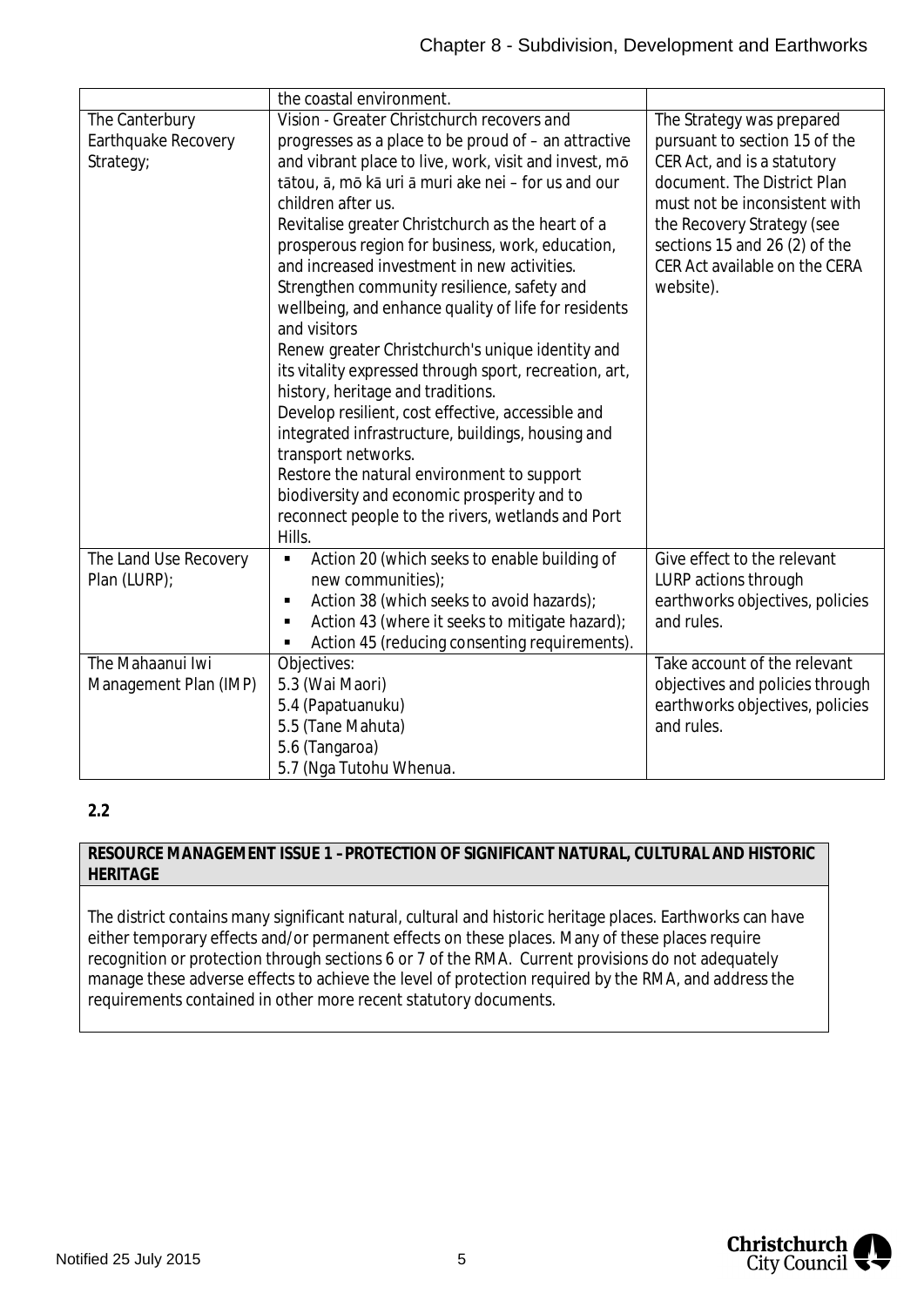# **2.3**

#### **RESOURCE MANAGEMENT ISSUE 2 – HEALTH AND SAFETY**

The places in which people live, work and play can be affected by earthworks, either temporarily (e.g. dust, traffic, vibration) or permanently (e.g. changes to the landscape, ground stability).

The existing objectives and policies address health and safety but not comprehensively. The stability of land in particular is important to the function and resilience of the District.

#### <span id="page-6-0"></span>**3. SCALE AND SIGNIFICANCE EVALUATION**

The assessment of scale and significance in the Section 32 Report for the Strategic Directions Chapter identifies a range of matters, with some being directly relevant to the earthworks section of this chapter. It is not intended to revisit this assessment in each chapter and the reader is referred to the assessment in the Strategic Directions Chapter, however, it is important to note that the Strategic Directions Chapter provides significant direction in terms of preparation of the proposed objectives, policies and rules.

The scope and nature of content changes represent a minor update to consolidate and enhance existing provisions rather than a significant policy shift from the Operative Plans. In some cases provisions already appear in one of the Operative Plans and so provisions are being made consistent across the District. There are no significant policy shifts in this section of the chapter.

To support the rules, the review includes a number of definitions. The definitions are largely based on those in the existing operative District Plans, and while there have been some merging, clarifying and updating, none of the amendments are considered to be significant.

#### <span id="page-6-1"></span>**4. EVALUATION OF OBJECTIVES**

Section 32(1)(a) of the RMA requires the Council to evaluate the extent to which the objectives are the most appropriate way to achieve the purpose (section 5) of the Act.

**4.1 Evaluation of Proposed Objectives**

#### **GENERAL POLICY DIRECTION OPTIONS AND RECOMMENDATIONS**

- 1. Status Quo retain existing objectives, policies, rules and assessment matters
- 2. Amend existing objectives, policies, rules and assessment matters.

The recommendation is to amend existing objectives, policies, rules and assessment matters in order to:

- Enhance protection of natural, cultural and historic heritage
- · Ensure the health and safety of people and the appropriateness of earthworks
- · Align Christchurch City and Banks Peninsula provisions
- · Give effect to/take account of strategic planning documents.

## **ADOPTED GENERAL POLICY DIRECTION**

The above recommendation has been confirmed, insofar as the priority section of this chapter extends, through the Technical Advisory Group, Collaborative Advisory Group, legal review, and Christchurch Joint Officials Group.

It is not considered practical to retain existing provisions. They are often not consistent across the

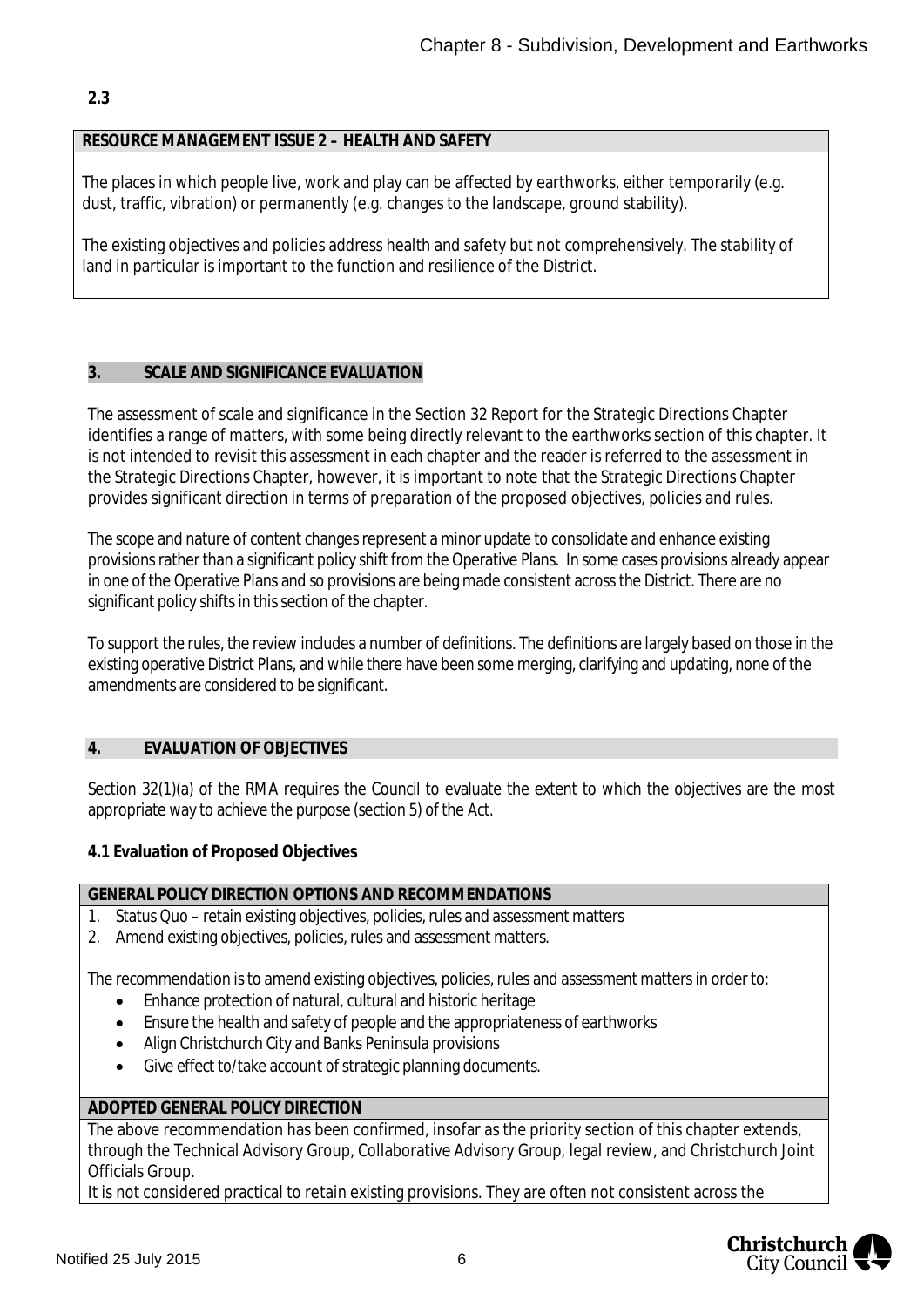| existing District Plans and are out of date.                                                                                                                                                                                                                                                                                                                       |                                                                                                                                                                                                                                                                                                                                                                                                                                                                                                                                                                                                                                                                                                           |  |  |  |  |
|--------------------------------------------------------------------------------------------------------------------------------------------------------------------------------------------------------------------------------------------------------------------------------------------------------------------------------------------------------------------|-----------------------------------------------------------------------------------------------------------------------------------------------------------------------------------------------------------------------------------------------------------------------------------------------------------------------------------------------------------------------------------------------------------------------------------------------------------------------------------------------------------------------------------------------------------------------------------------------------------------------------------------------------------------------------------------------------------|--|--|--|--|
| OBJECTIVE MOST APPROPRIATE WAY TO ACHIEVE THE PURPOSE OF THE RMA                                                                                                                                                                                                                                                                                                   |                                                                                                                                                                                                                                                                                                                                                                                                                                                                                                                                                                                                                                                                                                           |  |  |  |  |
| Objective                                                                                                                                                                                                                                                                                                                                                          | Summary of Evaluation                                                                                                                                                                                                                                                                                                                                                                                                                                                                                                                                                                                                                                                                                     |  |  |  |  |
| <b>OBJECTIVE</b><br>8.5.1<br>Protecting<br>the<br>environment from earthworks                                                                                                                                                                                                                                                                                      | The objective is considered the most appropriate way to<br>achieve the purpose of the Act because it:                                                                                                                                                                                                                                                                                                                                                                                                                                                                                                                                                                                                     |  |  |  |  |
| Outstanding<br>natural<br>features<br>and<br>landscapes,<br>significant<br>indigenous<br>biodiversity<br>and ecosystem<br>functioning,<br>water quality, significant trees, and heritage<br>items and settings are not adversely affected<br>by earthworks or associated structures,<br>while recognising the benefits of some<br>activities involving earthworks. | Is more comprehensive and effective than the status<br>quo in addressing Resource Management Issue 1 -<br>protection of significant natural, cultural and historic<br>heritage. Achieves greater recognition of the<br>importance of protection of significant built and<br>natural features.<br>Is better than status quo in giving effect to the<br>relevant sections of the Act - in particular: principles<br>in section $6(a-f)$ , section $7(a)$ , $(aa)$ , $(b)$ , $(d)$ , section 11<br>and section 31.<br>Gives effect to the relevant provisions of the<br>٠<br>strategic planning documents listed in section 2.1 of<br>this report.<br>Aligns with the provisions of the Strategic Directions |  |  |  |  |
|                                                                                                                                                                                                                                                                                                                                                                    | Chapter of the Proposed Plan, in particular the<br>objectives and supporting policies identified<br>previously in this document.                                                                                                                                                                                                                                                                                                                                                                                                                                                                                                                                                                          |  |  |  |  |
| OBJECTIVE 8.5.2 Health and safety<br>People and property are protected during,                                                                                                                                                                                                                                                                                     | The objective is considered the most appropriate way to<br>achieve the purpose of the Act because it:                                                                                                                                                                                                                                                                                                                                                                                                                                                                                                                                                                                                     |  |  |  |  |
| and subsequent to, earthworks,<br>while<br>recognising the benefits of some activities<br>involving earthworks.                                                                                                                                                                                                                                                    | Is more comprehensive and effective than the status<br>quo in addressing Resource Management Issue 2 -<br>health and safety.                                                                                                                                                                                                                                                                                                                                                                                                                                                                                                                                                                              |  |  |  |  |
|                                                                                                                                                                                                                                                                                                                                                                    | Is better than status quo in giving effect to the<br>relevant sections of the Act - in particular: principles<br>in section 5.                                                                                                                                                                                                                                                                                                                                                                                                                                                                                                                                                                            |  |  |  |  |
|                                                                                                                                                                                                                                                                                                                                                                    | Gives effect to the relevant provisions of the<br>strategic planning documents listed in section 2.1 of<br>this report.                                                                                                                                                                                                                                                                                                                                                                                                                                                                                                                                                                                   |  |  |  |  |
|                                                                                                                                                                                                                                                                                                                                                                    | Aligns with the provisions of the Strategic Directions<br>Chapter of the Proposed Plan, in particular the<br>objectives and supporting policies identified<br>previously in this document.                                                                                                                                                                                                                                                                                                                                                                                                                                                                                                                |  |  |  |  |

# <span id="page-7-0"></span>**5. EVALUATION OF PROPOSED POLICIES, RULES AND METHODS**

Section 32 (1)(b) requires an evaluation of whether the provisions are the most appropriate way to achieve the objectives by identifying other reasonable practicable options, assessing the efficiency and effectiveness of the provisions in achieving the objectives, and summarising the reasons for deciding on the provisions.

The assessment must identify and assess the benefits and costs of environmental, economic, social and cultural effects that are anticipated from the implementation of the provisions, including opportunities for economic growth and employment. The assessment must if practicable quantify the benefits and costs and assess the risk of acting or not acting if there is uncertain or insufficient information available about the subject matter.

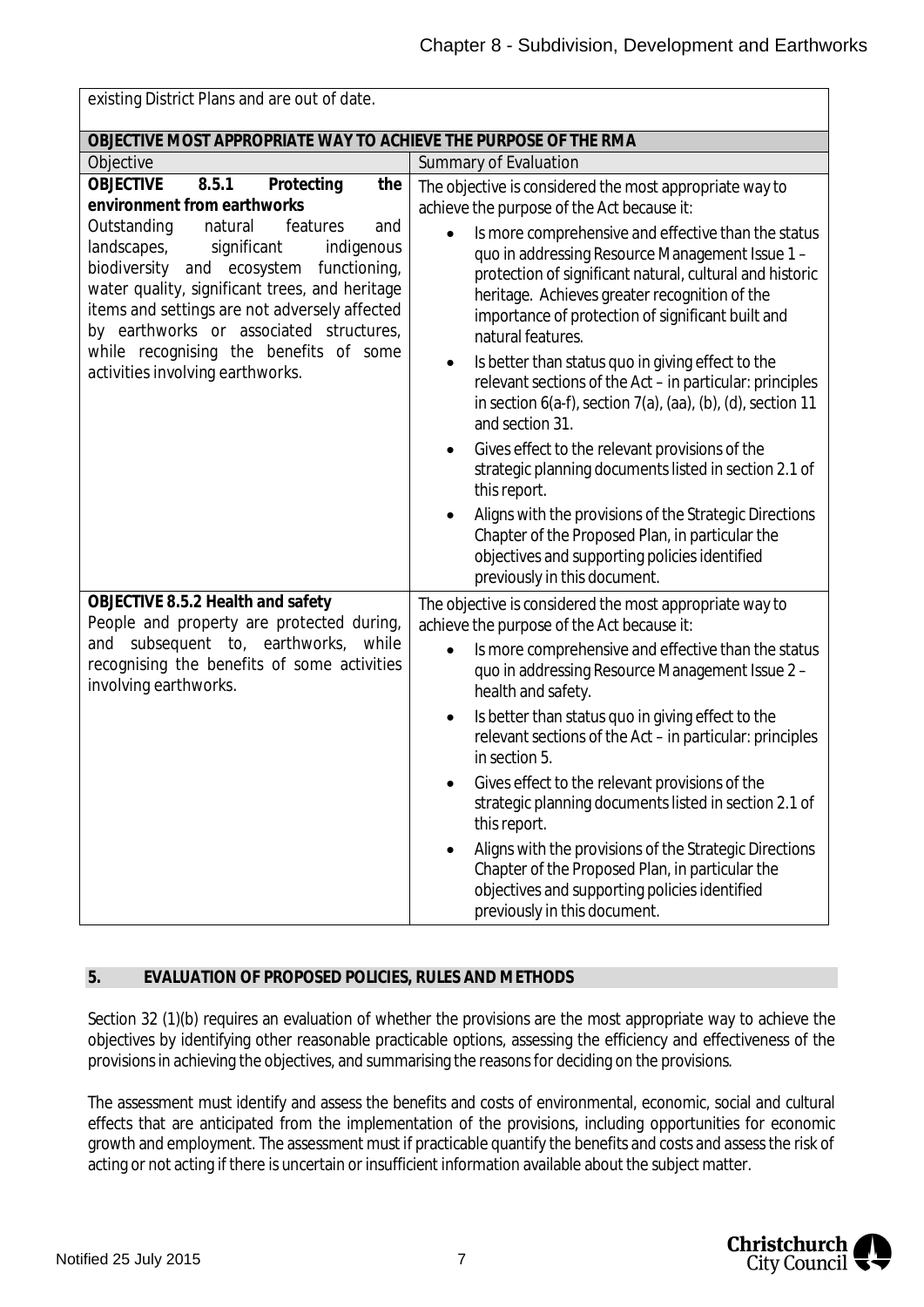The bulk of earthworks undertaken in the district are either in relation to subdivision, building or quarrying. These earthworks are managed either through subdivision consent, building consent, or resource consent. The council does not expect to receive a significant number of consent applications for other earthworks.

**5.1 Policy and Rules relating to Natural, Cultural and Historic Heritage**

# **PROVISIONS (POLICY, RULE, METHOD) MOST APPROPRIATE WAY TO ACHIEVE THE OBJECTIVES**

#### **Relevant objective:**

**OBJECTIVE 8.5.1** Enable earthworks and manage their effects on significant natural and built features

| Provision(s) most appropriate                                                                      | <b>Effectiveness and Efficiency</b>                                                               |
|----------------------------------------------------------------------------------------------------|---------------------------------------------------------------------------------------------------|
| Option 2                                                                                           | Effectiveness                                                                                     |
| (Strengthened policies and rules)                                                                  | Option 2 is considered more effective in achieving the                                            |
|                                                                                                    | objective as it will:                                                                             |
|                                                                                                    | Ensure protection of natural, cultural and                                                        |
| Policy 8.5.1.1 : Heritage<br>Earthworks shall not adversely affect the values                      | historic heritage.<br>Potentially increase opportunities for<br>$\bullet$                         |
| associated with identified heritage items or                                                       | economic growth through greater retention                                                         |
| settings, including Ngai Tahu manawhenua values.                                                   | of features and associated employment                                                             |
|                                                                                                    | opportunities in tourism and hospitality.                                                         |
| Policy 8.5.1.2 : Biodiversity and ecosystems                                                       | Result in greater environmental benefits than<br>$\bullet$                                        |
| Earthworks shall not adversely affect the                                                          | the alternative option.                                                                           |
| ecological resilience and functioning, habitat                                                     | Result in consistency across the district and<br>$\bullet$                                        |
| values, and amenity values of areas of significant<br>indigenous vegetation, while recognising the | across the District Plans.                                                                        |
| benefits of some activities involving earthworks.                                                  | Clarify and streamline notification and<br>$\bullet$<br>written approval requirements.            |
|                                                                                                    |                                                                                                   |
| Policy 8.5.1.3 : Landscape                                                                         | Efficiency                                                                                        |
| Earthworks shall not adversely affect the values,                                                  | <b>Benefits</b>                                                                                   |
| visual amenity or character associated with                                                        | ٠<br>Enhanced protection of natural, cultural and                                                 |
| outstanding natural features and landscapes,                                                       | historic heritage.                                                                                |
| including Ngai Tahu manawhenua values, while<br>recognising the benefits of some activities        | Economic benefit to the district from the<br>$\blacksquare$                                       |
| involving earthworks.                                                                              | greater retention of natural, cultural and                                                        |
|                                                                                                    | historic heritage, including employment<br>opportunities n tourism and hospitality and            |
| Policy 8.5.1.4 : Trees                                                                             | increased investment in a more attractive                                                         |
| Earthworks shall not adversely affect identified                                                   | District.                                                                                         |
| significant trees, including through changes to                                                    | No significant costs of compliance, including<br>٠                                                |
| ground level.                                                                                      | resource consent costs and processing times.                                                      |
|                                                                                                    |                                                                                                   |
| Policy 8.5.1.5 : Water quality<br>Ensure earthworks do not result in erosion,                      | Costs                                                                                             |
| inundation or siltation, and do not have an adverse                                                | The thresholds set are conservative in some<br>$\blacksquare$                                     |
| effect on surface water or groundwater quality,                                                    | instances, particularly in residential areas. There<br>are, however, a series of exemptions which |
| while recognising the benefits of some activities                                                  | reduce the effect of conservative thresholds.                                                     |
| involving earthworks.                                                                              |                                                                                                   |
|                                                                                                    | Benefits to the environment significantly outweigh costs                                          |
|                                                                                                    | which are principally economic. Environmental benefits                                            |
|                                                                                                    | are greater than for the alternative option and will offset                                       |
|                                                                                                    | any increase in compliance and opportunity costs.                                                 |
| Options less or not as appropriate to achieve the Objectives and policies:                         |                                                                                                   |
| Option 1 (Status quo - current policies and                                                        | Appropriateness                                                                                   |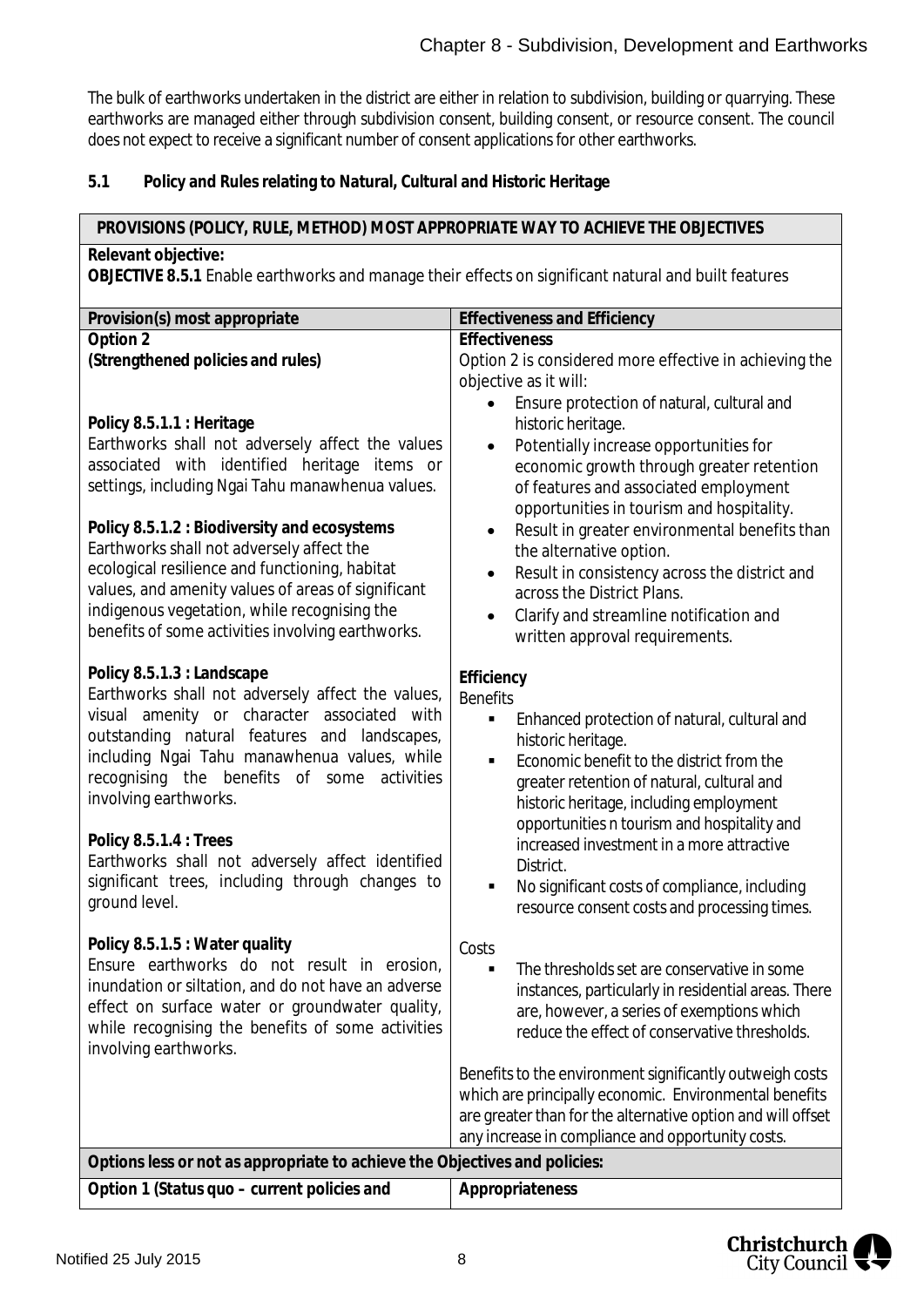| rules) | Retaining the existing policies and rules would ensure<br>some continued protection of natural, cultural and<br>historic heritage, however, there is no specific set of<br>objectives and policies within the Banks Plan and both |
|--------|-----------------------------------------------------------------------------------------------------------------------------------------------------------------------------------------------------------------------------------|
|        | plans would need to be updated to reflect the scope of                                                                                                                                                                            |
|        | what is proposed to be protected through draft Chapter                                                                                                                                                                            |
|        | 9 (Natural and Cultural Heritage).                                                                                                                                                                                                |
|        |                                                                                                                                                                                                                                   |

#### **Risk of Acting or Not Acting**

The information available is considered sufficient to inform the review. No significant changes in policy direction and proposed.

# **5.2 Policy and Rules relating to health and safety**

# **PROVISIONS (POLICY, RULE, METHOD) MOST APPROPRIATE WAY TO ACHIEVE THE OBJECTIVES**

#### **Relevant objective:**

# **OBJECTIVE 8.5.2 Health and safety**

People and property are protected during, and subsequent to, earthworks.

| Provision(s) most appropriate                                                                   | <b>Effectiveness and Efficiency</b>                          |
|-------------------------------------------------------------------------------------------------|--------------------------------------------------------------|
|                                                                                                 |                                                              |
| Option 2                                                                                        | Effectiveness                                                |
| (Strengthened policies and rules)                                                               | Option 2 is considered more effective than Option 1 in       |
|                                                                                                 | achieving the objective as it will:                          |
| Policy 8.5.2.1 : Land stability                                                                 | Strengthen current policies to guide earthworks              |
| Avoid earthworks that will create a significant risk                                            | across the District.                                         |
| to people and property through subsidence,                                                      | Provide a more comprehensive and clear policy<br>$\bullet$   |
| rockfall, cliff collapse, erosion, inundation, siltation                                        | framework.                                                   |
| or overland flows, while recognising the benefits                                               | Manage repair of land damaged by earthquakes.<br>$\bullet$   |
| of some activities involving earthworks in the<br>repair, rebuild and recovery of the district. | Supports housing initiatives by not requiring<br>$\bullet$   |
|                                                                                                 | resource consent for earthworks where building               |
| Policy 8.5.2.2 : Nuisance                                                                       | consent has been granted.                                    |
| Earthworks shall not generate continuous or                                                     | Clarify and streamline notification and written              |
| persistent nuisance, including noise, vibration,                                                | approval requirements.                                       |
| dust or odour, that have more than minor adverse                                                | Efficiency                                                   |
| effects on the amenity values and the health and                                                | <b>Benefits</b>                                              |
| safety of people and their property while                                                       | $\blacksquare$<br>Stronger policies to earthworks across the |
| recognising the benefits of some activities                                                     | District.                                                    |
| involving earthworks in the repair, rebuild and                                                 | Ensure appropriate recovery of the district in<br>Ξ          |
| recovery of the district.                                                                       | terms of earthworks.                                         |
|                                                                                                 | No anticipated increase in costs of compliance,<br>Ξ         |
| Policy 8.5.2.3 : Vehicle movement                                                               | including resource consent costs and processing              |
| Ensure the transportation of earth, construction,                                               | times.                                                       |
| or fill material to and from a site, is undertaken in                                           | Repair to land damaged by earthquakes is facilitated         |
| a way that is safe and minimises adverse effects on                                             | by provisions carried over from those inserted into          |
| surrounding amenity and the transport network                                                   | the City Plan by the Minister for Earthquake                 |
| while recognising the benefits of some activities                                               | Recovery.                                                    |
| involving earthworks in the repair, rebuild and                                                 | Does not stifle innovation or choice.<br>Ξ                   |
| recovery of the district.                                                                       | Reduces reliance in resource consenting specifically<br>Ξ    |
|                                                                                                 | for earthworks through exemptions and other                  |
| Policy 8.5.2.4 : Earthworks design<br>Ensure that earthworks over identified thresholds         | mechanisms.                                                  |
| are designed to enable the anticipated land use.                                                |                                                              |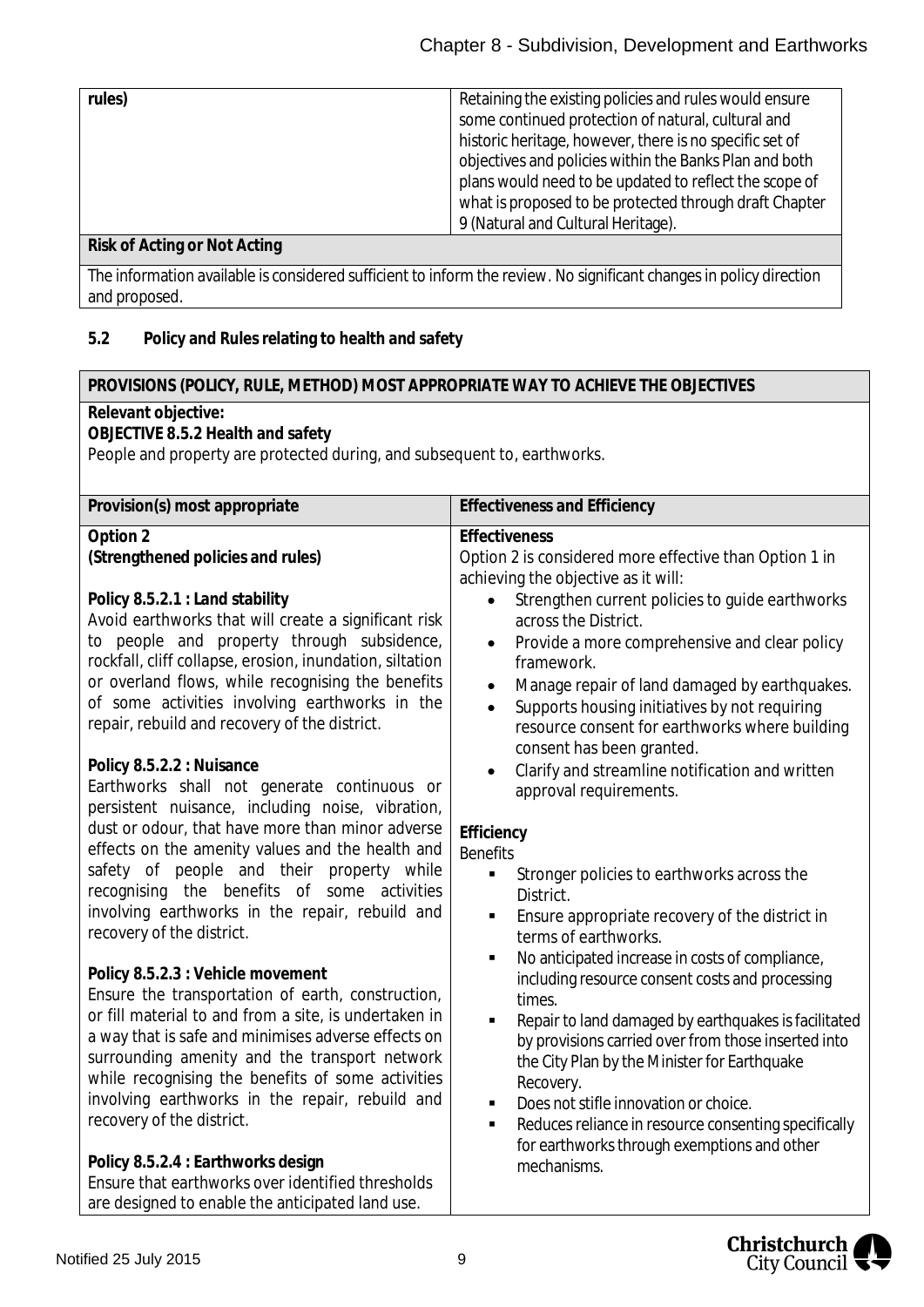|                                                                            | Costs<br>The thresholds set are conservative in some<br>instances, particularly in residential areas. There are,<br>however, a series of exemptions which reduce the<br>effect of conservative thresholds.<br>Benefits are considered to outweigh the costs.                                                                                                                                                                                                                                                                                                                                                                    |
|----------------------------------------------------------------------------|---------------------------------------------------------------------------------------------------------------------------------------------------------------------------------------------------------------------------------------------------------------------------------------------------------------------------------------------------------------------------------------------------------------------------------------------------------------------------------------------------------------------------------------------------------------------------------------------------------------------------------|
| Options less or not as appropriate to achieve the Objectives and policies: |                                                                                                                                                                                                                                                                                                                                                                                                                                                                                                                                                                                                                                 |
| Option 1 (Status quo - current policies and<br>rules)                      | Appropriateness<br>The existing policies and rules are not comprehensive and in<br>the Banks Peninsula District Plan are not grouped or<br>systematic. Some zones on the peninsula require consent as<br>a non-complying activity for any amount of earthworks.<br>Although some aspects of the existing framework are<br>workable, as a whole it is not considered appropriate.<br>It is noted that the thresholds in the existing plans are also<br>conservative in the main and that the City Plan includes an<br>exemption for works done under building consent, as is<br>proposed in the draft Replacement District Plan. |
| Risk of Acting or Not Acting                                               |                                                                                                                                                                                                                                                                                                                                                                                                                                                                                                                                                                                                                                 |
|                                                                            | The information available is considered sufficient to inform this aspect of the review. No significant changes in policy                                                                                                                                                                                                                                                                                                                                                                                                                                                                                                        |
| direction and proposed.                                                    |                                                                                                                                                                                                                                                                                                                                                                                                                                                                                                                                                                                                                                 |

#### **6. BIBLIOGRAPHY**

- 1. New Zealand Coastal Policy Statement
- 2. Canterbury Regional Policy Statement
- 3. Land Use Recovery Plan
- 4. Central City Recovery Plan
- 5. City Plan
- 6. Banks Peninsula District Plan
- 7. Banks Peninsula Landscape Study 2007
- 8. Evaluating the effectiveness and efficiency of the Banks Peninsula District Plan 2011
- 9. Evaluating the effectiveness and efficiency of the Christchurch City Plan 2011
- 10. National Policy Statement on Electricity Transmission 2008
- 11. National Environmental Standard for Electricity Transmission 2009
- 12. The National Environmental Standard for Assessing and Managing Contaminants in Soil to Protect Human Health

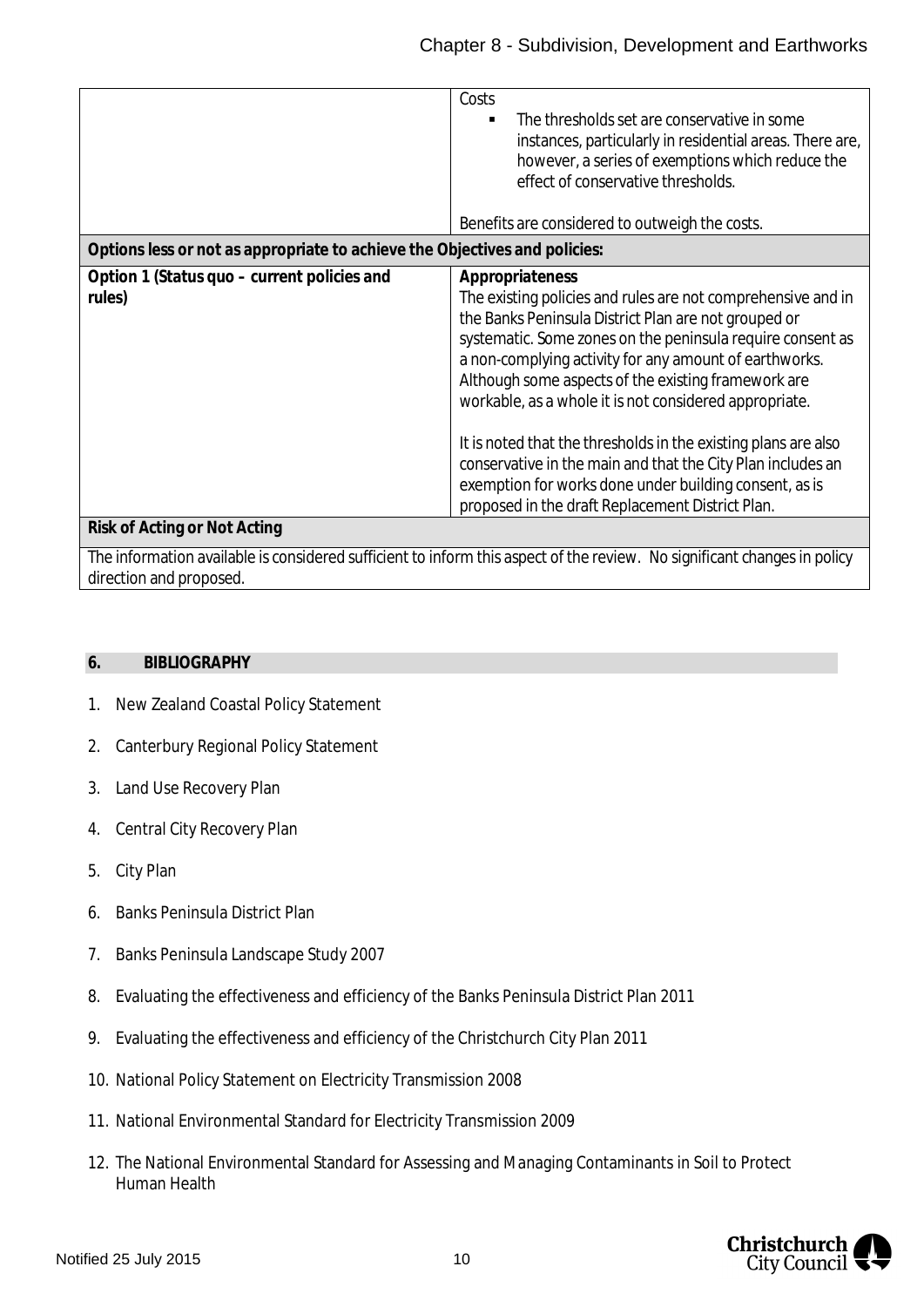- 13. Mahaanui Iwi Management Plan
- 14. Resource Management Act 1991
- 15. Local Government Act 1974 / 2002
- 16. Canterbury Earthquake Recovery Strategy
- 17. Hamilton District Plan
- 18. Proposed Auckland Unitary Plan
- 19. Proposed Hauraki District Plan
- 20. Proposed Waipa District Plan
- 21. Criteria for the Audit of Auckland Council's Section 32 Evaluation Report (MfE)
- 22. Christchurch City Council Infrastructure Design Standard
- 23. Christchurch City Council Construction Specification Standards
- 24. New Zealand Electrical Code of Practice for Electrical Safe Distances
- <span id="page-11-0"></span>25. Selwyn District Plan

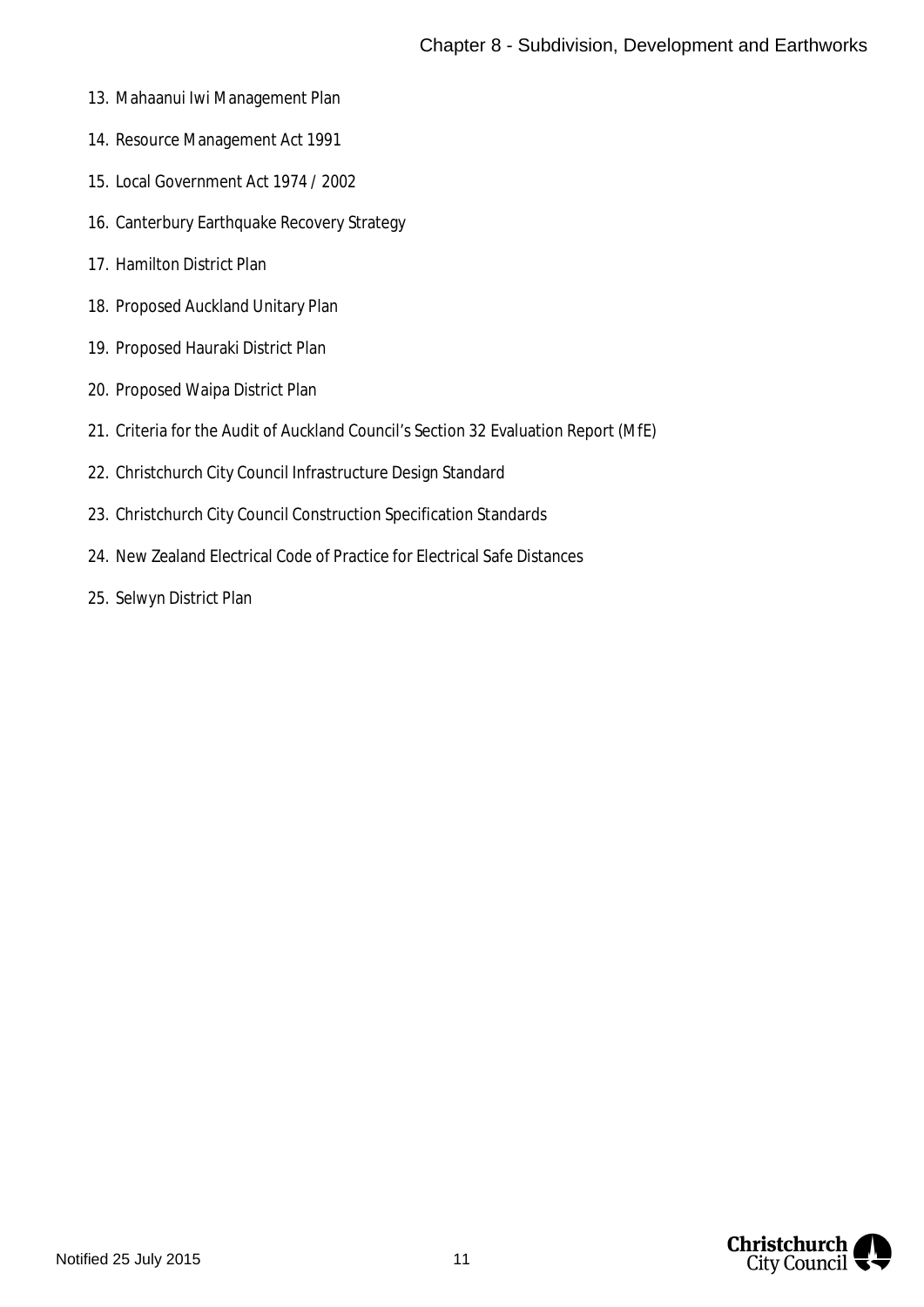## **APPENDIX 1: LINKAGES BETWEEN PROVISIONS**

Linkages and grouping of provisions under proposed Policy Direction

| <b>Issue</b>           | <b>Directions</b>    | Objectives             | Policies                       | Rules                     | <b>Assessment Matters</b> |
|------------------------|----------------------|------------------------|--------------------------------|---------------------------|---------------------------|
| 3.4.1 - Providing for  | 3.4.1.1 Housing      | Objective 8.5.1 Enable | Policy 8.5.1.1 Enable          | Rule 8.6.1 Activity       | 8.7.1 Assessment          |
| the different needs of |                      | earthworks<br>and      | earthworks and                 | Table - Earthworks        | Matters - Earthworks      |
| the community          | 3.4.1.2 Commerce and | manage their effects   | development                    |                           |                           |
|                        | industry             | on significant natural |                                | Rule 8.6.3 Activity       |                           |
|                        |                      | and built features     | Policy 8.5.1.2 Historic        | <b>Standards: General</b> |                           |
|                        |                      |                        | heritage                       | Earthworks                |                           |
|                        |                      | Objective 8.5.2 Health |                                |                           |                           |
|                        |                      | and safety             | Policy 8.5.1.3                 | Rule 8.6.4 Exemptions     |                           |
|                        |                      |                        | Biodiversity and<br>ecosystems | to Rule 8.6.3             |                           |
|                        |                      |                        |                                | Rule 8.6.5 Earthworks     |                           |
|                        |                      |                        | Policy 8.5.1.4                 | under transmission        |                           |
|                        |                      |                        | Landscape                      | lines                     |                           |
|                        |                      |                        |                                |                           |                           |
|                        |                      |                        | Policy 8.5.1.5 Trees           | Rule 8.6.6 Content of     |                           |
|                        |                      |                        |                                | fill and excavation       |                           |
|                        |                      |                        | Policy 8.5.1.6                 | material                  |                           |
|                        |                      |                        | Waterway margins               | Rule 8.6.7 Repair of      |                           |
|                        |                      |                        |                                | land used for             |                           |
|                        |                      |                        | Policy 8.5.2.1<br>Land         | residential purposes      |                           |
|                        |                      |                        | Stability                      | damaged by                |                           |
|                        |                      |                        |                                | earthquakes               |                           |
|                        |                      |                        | Policy 8.5.2.4                 |                           |                           |
|                        |                      |                        | Earthworks design              |                           |                           |

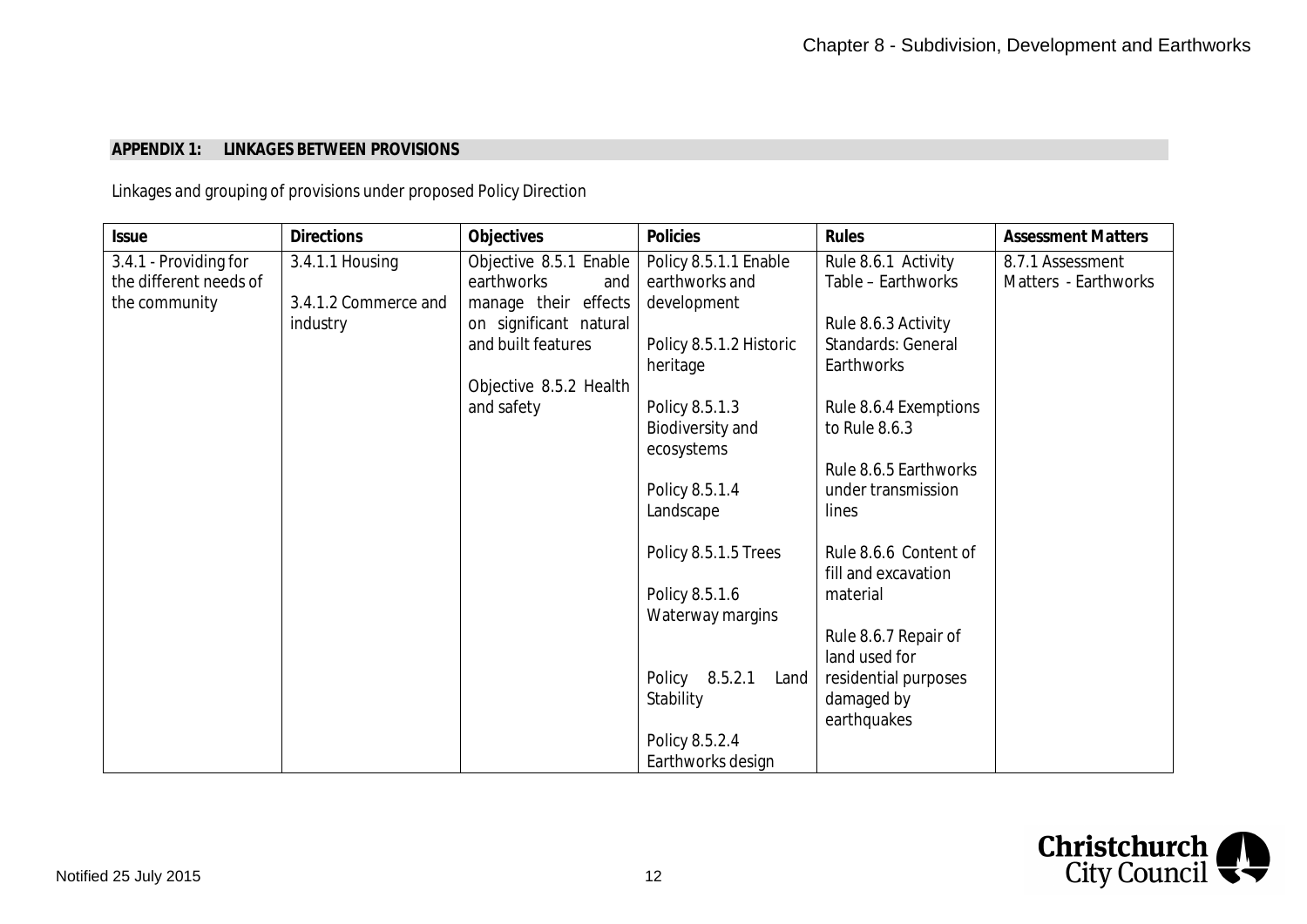| <b>Issue</b>           | <b>Directions</b>    | Objectives             | <b>Policies</b>             | Rules                 | <b>Assessment Matters</b> |
|------------------------|----------------------|------------------------|-----------------------------|-----------------------|---------------------------|
|                        |                      |                        |                             |                       |                           |
| 3.4.3 - Improving the  |                      | Objective 8.5.1 Enable | Policy 8.5.1.2 Historic     | Rule 8.6.1 Activity   | 8.7.1 Assessment          |
| quality of the urban   |                      | earthworks<br>and      | heritage                    | Table - Earthworks    | Matters - Earthworks      |
| environment            |                      | manage their effects   |                             |                       |                           |
|                        |                      | on significant natural | Policy 8.5.1.3              | Rule 8.6.3 Activity   |                           |
|                        |                      | and built features     | <b>Biodiversity and</b>     | Standards: General    |                           |
|                        |                      |                        | ecosystems                  | Earthworks            |                           |
|                        |                      | Objective 8.5.2 Health |                             | Rule 8.6.5 Earthworks |                           |
|                        |                      | and safety             | Policy 8.5.1.4<br>Landscape | under transmission    |                           |
|                        |                      |                        |                             | lines                 |                           |
|                        |                      |                        | Policy 8.5.1.5 Trees        |                       |                           |
|                        |                      |                        |                             | Rule 8.6.6 Content of |                           |
|                        |                      |                        | Policy 8.5.1.6              | fill and excavation   |                           |
|                        |                      |                        | Waterway margins            | material              |                           |
|                        |                      |                        |                             |                       |                           |
|                        |                      |                        | Policy 8.5.2.1<br>Land      | Rule 8.6.7 Repair of  |                           |
|                        |                      |                        | Stability                   | land used for         |                           |
|                        |                      |                        |                             | residential purposes  |                           |
|                        |                      |                        | Policy 8.5.2.4              | damaged by            |                           |
|                        |                      |                        | Earthworks design           | earthquakes           |                           |
| 3.4.4 - Protecting our | 3.4.4.3 Residential  | Objective 8.5.1 Enable | Policy 8.5.1.2 Historic     | Rule 8.6.1 Activity   | 8.7.1 Assessment          |
| key resources          | amenity              | earthworks<br>and      | heritage                    | Table - Earthworks    | Matters - Earthworks      |
|                        |                      | manage their effects   |                             |                       |                           |
|                        | 3.4.4.4 Health and   | on significant natural | Policy 8.5.1.3              | Rule 8.6.3 Activity   |                           |
|                        | safety of people and | and built features     | <b>Biodiversity and</b>     | Standards: General    |                           |
|                        | the environment      |                        | ecosystems                  | Earthworks            |                           |